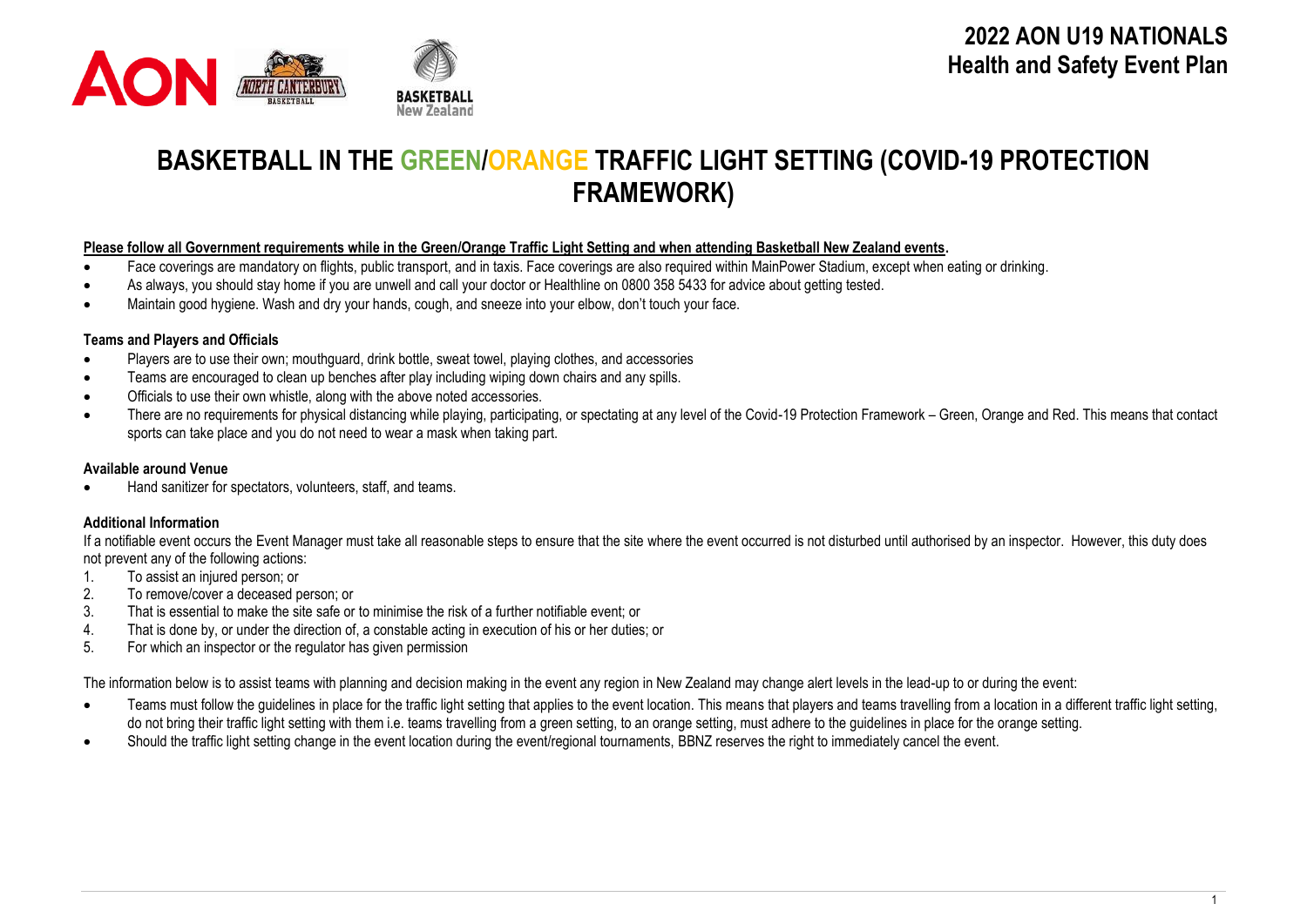

| <b>Event name</b>                            |                                                  | 2022 AON BBNZ U19 Nationals        |                                                 |                                                         |  |  |  |  |  |
|----------------------------------------------|--------------------------------------------------|------------------------------------|-------------------------------------------------|---------------------------------------------------------|--|--|--|--|--|
| <b>Event type</b>                            | Tournament                                       |                                    |                                                 |                                                         |  |  |  |  |  |
| Event venue & address                        | Mainpower Stadium, 289 Coldstream Road, Rangiora |                                    |                                                 |                                                         |  |  |  |  |  |
| <b>Event city</b>                            | Rangiora                                         |                                    | <b>Total participants</b>                       | 300                                                     |  |  |  |  |  |
| <b>Event start date</b>                      | 4 <sup>th</sup> June 2022                        |                                    | <b>Event end date</b>                           | 7 <sup>th</sup> June 2022                               |  |  |  |  |  |
| <b>Event start time</b>                      | 9am                                              |                                    | <b>Event end time</b>                           | 7pm                                                     |  |  |  |  |  |
| Pack-in date & time                          | 3rd June - 6pm                                   |                                    | Pack-out date & time                            | 7 <sup>th</sup> June – Directly after end of Tournament |  |  |  |  |  |
| <b>EVENT PERSONNEL</b>                       |                                                  |                                    |                                                 |                                                         |  |  |  |  |  |
| <b>EVENT ORGANISERS (person responsible)</b> |                                                  |                                    | <b>ASSOCIATION / EVENT ORGANISER TEAM ROLES</b> | <b>EMAIL</b>                                            |  |  |  |  |  |
| Jordi Walker                                 |                                                  | <b>Events Coordinator</b>          |                                                 | jordi@nz.basketball I 027 687 5379                      |  |  |  |  |  |
| Rosie Kirkpatrick                            |                                                  | <b>Tournaments Lead</b>            |                                                 | rosie@nz.basketball I 027 294 2272                      |  |  |  |  |  |
| Jay Macdonald                                |                                                  | <b>Events Coordinator</b>          |                                                 | jay@nz.basketball                                       |  |  |  |  |  |
| Melony O'Connor                              |                                                  | <b>Events Officials Lead</b>       |                                                 | referees@nz.basketball I 027 469 9168                   |  |  |  |  |  |
| Matt Cunninghame                             |                                                  | North Canterbury Basketball        |                                                 | ops@northcanterbury.basketball   027 627 4800           |  |  |  |  |  |
| Cam Wilson                                   |                                                  | North Canterbury Basketball        |                                                 | development@northcanterbury.basketball   027 666 5050   |  |  |  |  |  |
| <b>VENUE</b> (person responsible)            |                                                  | <b>VENUE TEAM ROLES</b>            |                                                 | <b>MOBILE &amp; EMAIL</b>                               |  |  |  |  |  |
| <b>Caroline Whittaker</b>                    |                                                  | <b>Event Manager</b>               |                                                 | cwhittaker@sportstrust.org.nz   027 222 0943            |  |  |  |  |  |
|                                              |                                                  |                                    |                                                 |                                                         |  |  |  |  |  |
|                                              |                                                  |                                    |                                                 |                                                         |  |  |  |  |  |
|                                              |                                                  |                                    |                                                 |                                                         |  |  |  |  |  |
| <b>VOLUNTEER ROLES (person responsible)</b>  |                                                  | <b>VOLUNTEER ROLES</b>             |                                                 | <b>MOBILE &amp; EMAIL</b>                               |  |  |  |  |  |
| Brenda Martin - North Canterbury Basketball  |                                                  | Scorebench                         |                                                 | secretary@northcanterbury.basketball                    |  |  |  |  |  |
|                                              |                                                  |                                    |                                                 |                                                         |  |  |  |  |  |
|                                              |                                                  |                                    |                                                 |                                                         |  |  |  |  |  |
|                                              |                                                  |                                    |                                                 |                                                         |  |  |  |  |  |
| <b>SUBCONTRACTORS (person responsible)</b>   |                                                  | <b>SUBCONTRACTOR ROLES</b>         |                                                 | <b>MOBILE &amp; EMAIL</b>                               |  |  |  |  |  |
| N-Tech (John Kane)                           |                                                  | Livestream                         |                                                 | John.kane@n-tech.co.nz                                  |  |  |  |  |  |
| Sid Tauamiti                                 |                                                  | <b>MC</b>                          |                                                 | clubmanager@wharenuigators.nz I 021 842 747             |  |  |  |  |  |
|                                              |                                                  | Commentators                       |                                                 |                                                         |  |  |  |  |  |
| John Roche                                   |                                                  | <b>Active Health Physiotherapy</b> |                                                 | johnr@activehealth.co.nz I                              |  |  |  |  |  |
| Olivia Saifiti                               |                                                  | <b>SAS Merchandise</b>             |                                                 | olivia@sas.co.nz   027 240 9772                         |  |  |  |  |  |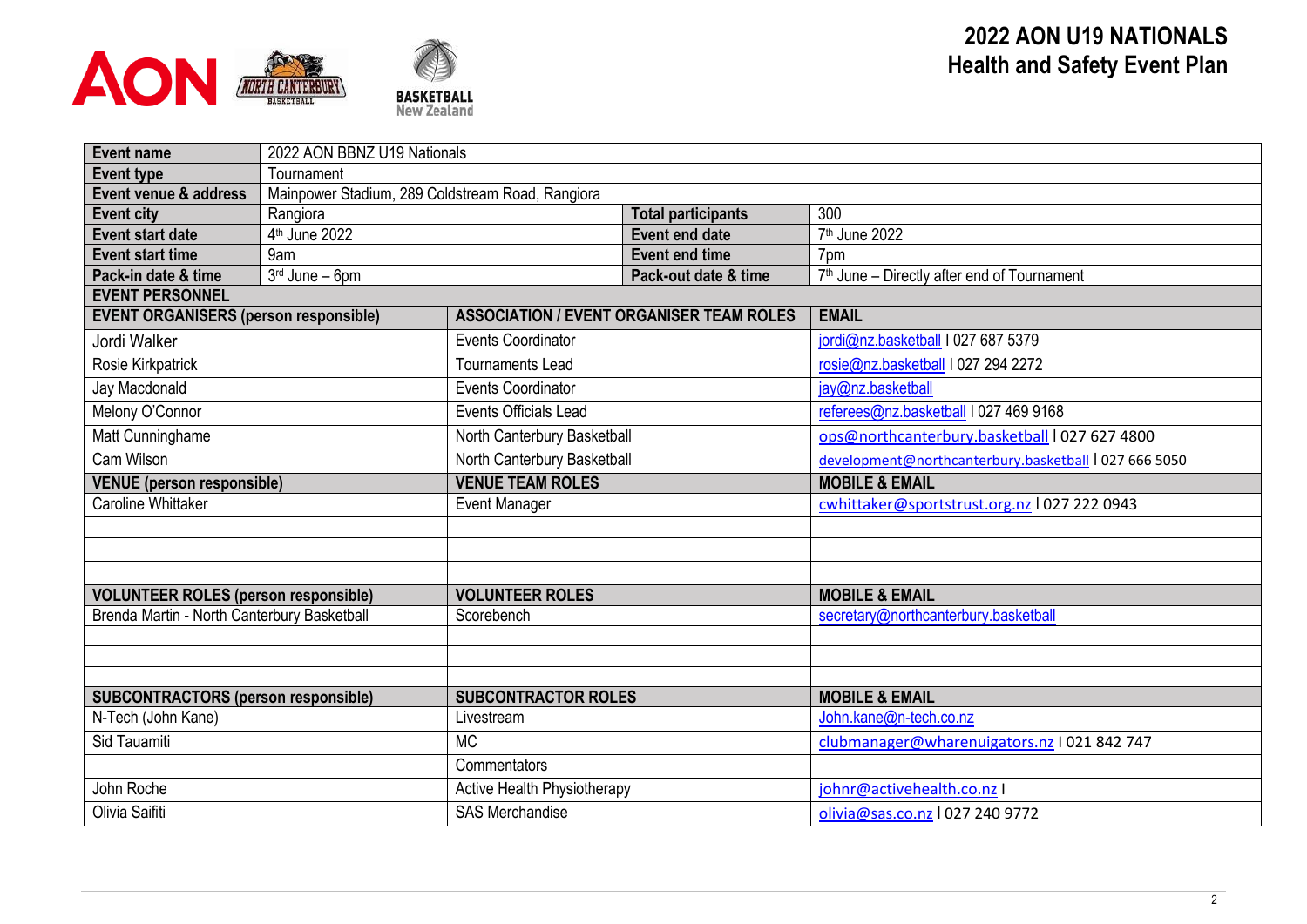



| <b>EVENT COMMUNICATIONS</b>                |                                                                                                                                           |                                                                                      |
|--------------------------------------------|-------------------------------------------------------------------------------------------------------------------------------------------|--------------------------------------------------------------------------------------|
| PRE-EVENT INFO (person responsible)        | <b>PRE-EVENT INFORMATION</b> (sent to participants)                                                                                       | <b>NOTES</b>                                                                         |
| <b>BBNZ</b> staff & Host Association       | Planning with LOC underway                                                                                                                | Held over zoom                                                                       |
| <b>EVENT BRIEFING (person responsible)</b> | <b>EVENT BRIEFING (staff/volunteers)</b>                                                                                                  | <b>NOTES</b>                                                                         |
| <b>BBNZ</b> staff<br>Melony O'Conner       | More specific event information will be sent when confirmed<br>Referee induction held on court on Tuesday morning before<br>games tip off |                                                                                      |
| <b>EVENT BRIEFING (person responsible)</b> | <b>EVENT BRIEFING</b> (participants)                                                                                                      | <b>NOTES</b>                                                                         |
| <b>BBNZ</b> staff                          | Technical meeting to be held via zoom meeting with team<br>managers and coaches                                                           | Held over zoom<br>Thursday before the tournament<br>25 minutes                       |
| <b>EVENT DAY(S) (person responsible)</b>   | <b>EVENT DAY(S) COMMUNICATION</b> (cancellations, changes etc)                                                                            | <b>NOTES</b>                                                                         |
| <b>BBNZ</b>                                | Send out via all BBNZ Social media channels                                                                                               | Host and other involved organisations to share through<br>own social media channels. |

| <b>POST EVENT REPORTING (person responsible)</b>               | <b>POST EVENT REPORTING</b> (how to receive feedback, survey etc)                                                           | <b>NOTES</b> |
|----------------------------------------------------------------|-----------------------------------------------------------------------------------------------------------------------------|--------------|
|                                                                |                                                                                                                             |              |
| <b>EMERGENCY (person responsible)</b>                          | <b>EMERGENCY COMMUNICATIONS</b> (evacuation, lost person,<br>emergency services, notification to schools/parents/media etc) | <b>NOTES</b> |
| BBNZ / HOST / VENUE                                            | Following venue Emergency processes                                                                                         |              |
| <b>MEDICAL/FIRST AID (person responsible)</b>                  | <b>MEDICAL/FIRST AID COMMUNICATION (where, who etc)</b>                                                                     | <b>NOTES</b> |
| Basic First Aid certified personnel onsite throughout<br>event | All BBNZ staff<br><b>Physio Staff</b><br>All Venue Staff                                                                    |              |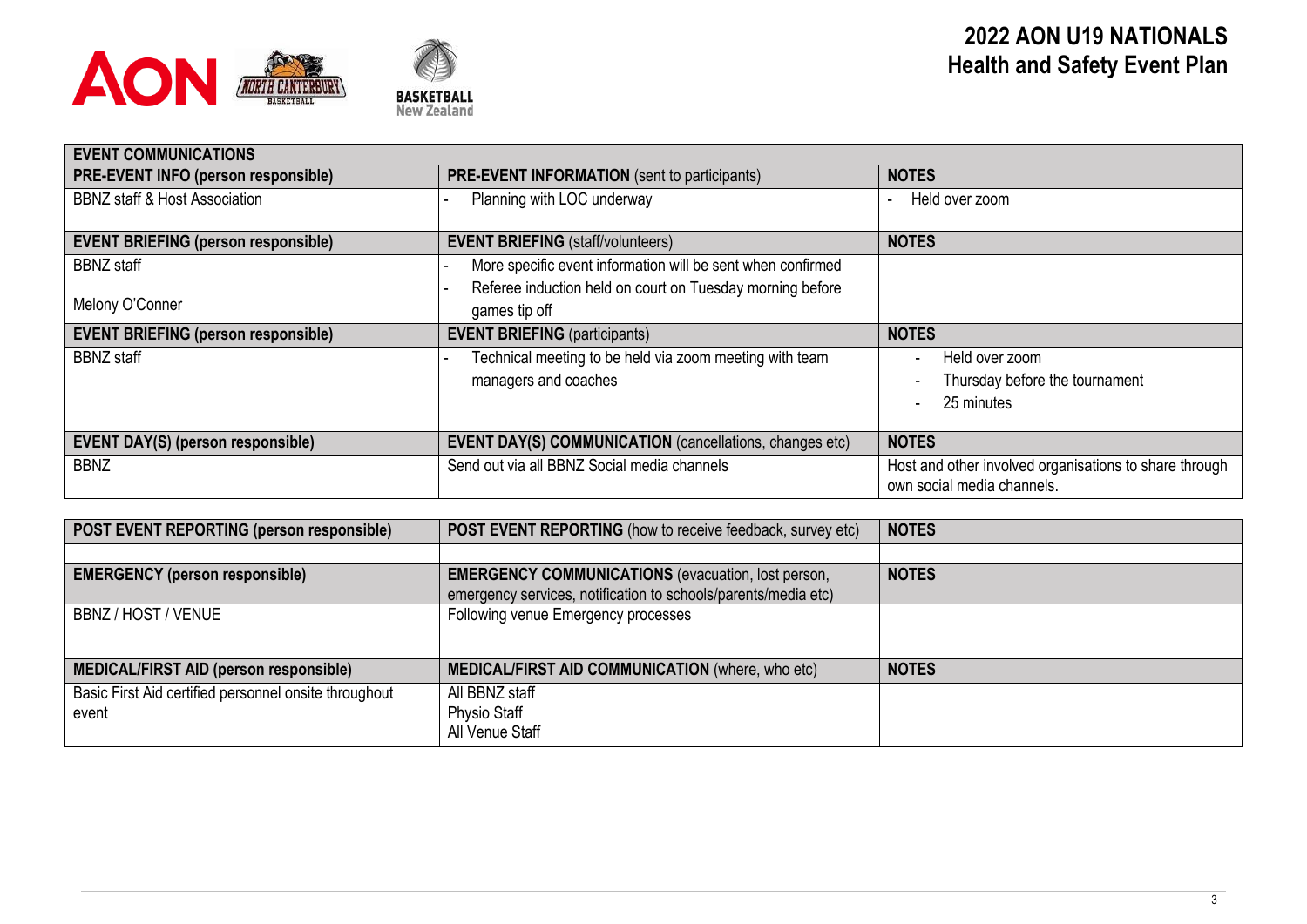



|                                         | VIRUS OUTBREAK (E.G. HYGIENE, PROCESSES, MOUTHGUARDS, SANITIZER, SIGNAGE, SYMPTOMS) |              |                   |                                                                                                                                                                                                                                                                                                                                                                                                                                                                                                                                                                                                                                                                                                                  |                                    |                                |  |  |  |  |
|-----------------------------------------|-------------------------------------------------------------------------------------|--------------|-------------------|------------------------------------------------------------------------------------------------------------------------------------------------------------------------------------------------------------------------------------------------------------------------------------------------------------------------------------------------------------------------------------------------------------------------------------------------------------------------------------------------------------------------------------------------------------------------------------------------------------------------------------------------------------------------------------------------------------------|------------------------------------|--------------------------------|--|--|--|--|
| Hazard                                  | Existing (E)                                                                        | Significant? | Eliminate (E)     | <b>Controls in Place and Action Required</b>                                                                                                                                                                                                                                                                                                                                                                                                                                                                                                                                                                                                                                                                     | By Whom                            | <b>Date</b>                    |  |  |  |  |
|                                         | 0r                                                                                  | Y/N          | Isolate (I)       |                                                                                                                                                                                                                                                                                                                                                                                                                                                                                                                                                                                                                                                                                                                  | (add persons<br>role)              | <b>Completed</b><br>(add date) |  |  |  |  |
| Potential spread<br>of virus            | Potential (P)<br>P                                                                  | Ÿ            | Minimise (M)<br>М | . During pre-event briefing, the MOH recommendations will be announced clearly to all participants.<br>Anyone who is unwell is to stay home.<br>• Teams and officials to be aware of their participants medical history.<br>. If there is an outbreak during the event, the Event Organiser will notify teams of the outbreak and<br>whether the event will proceed or be cancelled.<br>• The MOH or local DHB may make contact and may provide further guidance.<br>• If applicable, the Event Organiser will advise teams prior and during the event of any updated<br>information. Email communication prior to the event, updated information at the technical meeting,<br>notices visible around the venue. | Event<br>Organisers                | Pre                            |  |  |  |  |
| Symptoms                                | P                                                                                   | ٧            |                   | · Event Organiser to send communication to all participants, staff, volunteers of possible symptoms<br>and if you are feeling unwell please stay at home.<br>• Signage to be displayed at the venue for spectators.                                                                                                                                                                                                                                                                                                                                                                                                                                                                                              | Event<br>Organisers<br>Venue       | Pre<br>During                  |  |  |  |  |
| <b>Contact Tracing</b>                  | P                                                                                   |              | M                 | • All participants that enter the venue are known by pre-registration.<br>· Govt QR code for contact tracing app is available<br>. No mass gathering restrictions in place.                                                                                                                                                                                                                                                                                                                                                                                                                                                                                                                                      | Event<br>Organisers<br>Venue       | Pre<br>During<br>Post          |  |  |  |  |
| Signage                                 | P                                                                                   | Υ            | M                 | • All parties work together to put up signage around the venue.<br>• Signage to include Ministry of Health statement of COVID-19, wash your hands, use sanitizer<br>regularly etc.                                                                                                                                                                                                                                                                                                                                                                                                                                                                                                                               | Event<br>Organisers<br>Venue       | Pre<br>During<br>Post          |  |  |  |  |
| <b>Cleaning Venue</b>                   | E.                                                                                  | Y            | M                 | . Venue provide a professional cleaning company to clean/sanitise public areas & toilets at the<br>completion of each day.<br>• Venue staff to replace bathroom amenities & wipe down vanities throughout the day.                                                                                                                                                                                                                                                                                                                                                                                                                                                                                               | Venue Staff                        | Pre<br>During<br>Post          |  |  |  |  |
| Sanitizer                               | P                                                                                   | Υ            | M                 | • Sanitizer available for the duration of the event in forms of bottles, free standing dispensers.                                                                                                                                                                                                                                                                                                                                                                                                                                                                                                                                                                                                               | Event<br>Organisers<br>Venue       | Pre<br>During<br>Post          |  |  |  |  |
| <b>Training balls</b><br>and game balls | E                                                                                   | Y            |                   | • Game balls to be provided by BBNZ<br>• Teams to use own training and warm up balls.<br>. To clean a basketball, use disposable gloves and a disposable anti-bacterial wipe, or by spraying<br>with a disinfectant spray/solution and wipe with paper towels                                                                                                                                                                                                                                                                                                                                                                                                                                                    | Event<br>Organisers<br>Officials   | Pre<br>During<br>Post          |  |  |  |  |
| <b>Lost Property</b>                    | P                                                                                   | Υ            | M                 | • As per venue protocols, all lost property will be held for 48 hours after the conclusion of the event,<br>then disposed of                                                                                                                                                                                                                                                                                                                                                                                                                                                                                                                                                                                     | Event<br>Organisers<br>Venue Staff | Pre<br>During<br>Post          |  |  |  |  |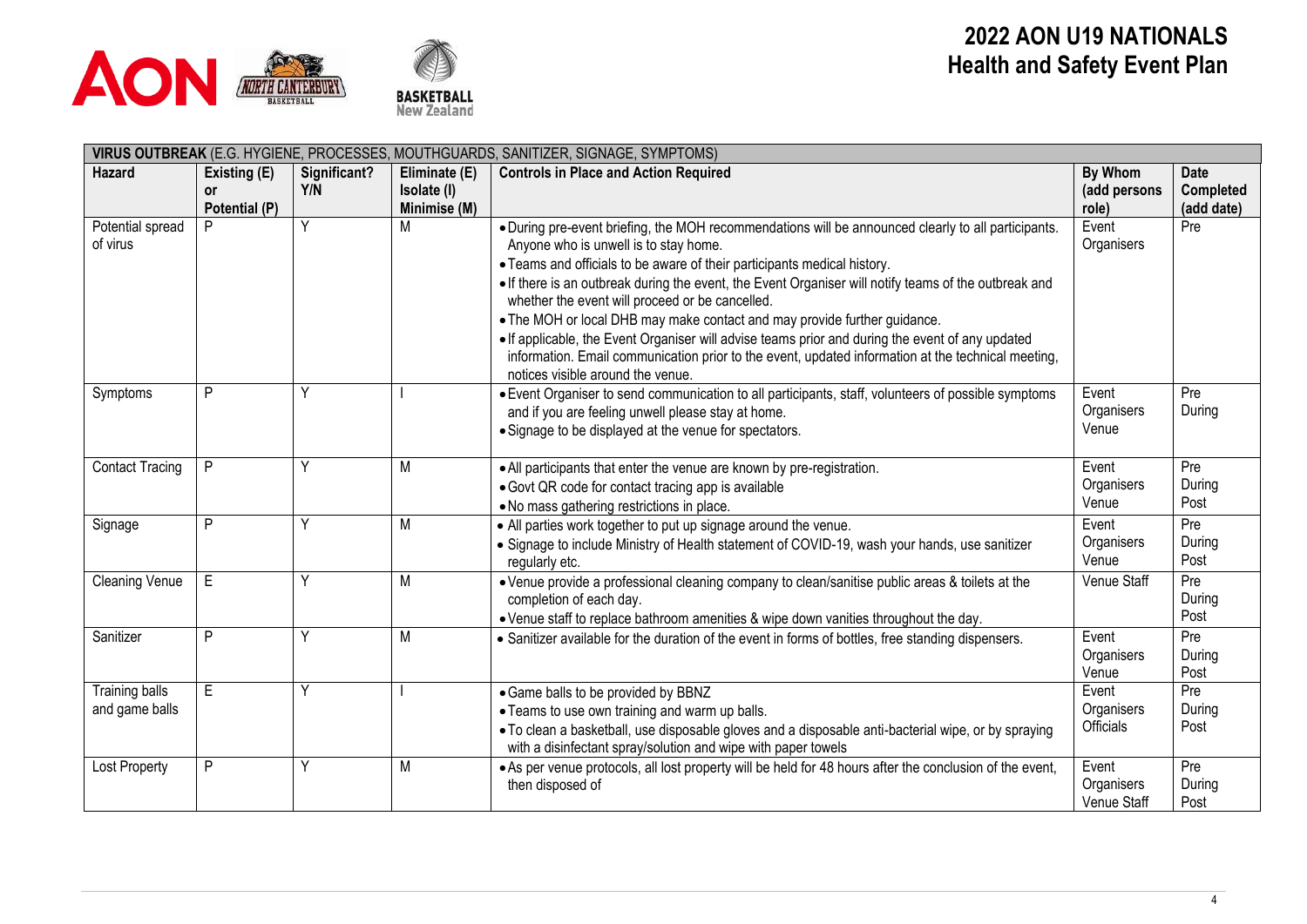



| VIRUS OUTBREAK (E.G. HYGIENE, PROCESSES, MOUTHGUARDS, SANITIZER, SIGNAGE, SYMPTOMS) |                                     |                     |                                              |                                                                                                                                                                                                                                                                                                                                                                                                                  |                                  |                                        |  |  |  |  |
|-------------------------------------------------------------------------------------|-------------------------------------|---------------------|----------------------------------------------|------------------------------------------------------------------------------------------------------------------------------------------------------------------------------------------------------------------------------------------------------------------------------------------------------------------------------------------------------------------------------------------------------------------|----------------------------------|----------------------------------------|--|--|--|--|
| <b>Hazard</b>                                                                       | Existing (E)<br>or<br>Potential (P) | Significant?<br>Y/N | Eliminate (E)<br>Isolate (I)<br>Minimise (M) | <b>Controls in Place and Action Required</b>                                                                                                                                                                                                                                                                                                                                                                     | By Whom<br>(add persons<br>role) | <b>Date</b><br>Completed<br>(add date) |  |  |  |  |
| Mouthguards                                                                         | E                                   | Υ                   | М                                            | · Discourage the removal of a mouthguard. If players remove mouthguards, all should encourage<br>washing or sanitising hands.<br>• For non-contact period ie individual workouts, mouthguards are not mandatory.<br>. Continue to use the BBNZ mouthguard policy unless directed by the MOH and BBNZ. For more<br>information regarding the BBNZ mouthguard policy refer to the BBNZ Regulations.                | Event<br>Organisers<br>Officials | Pre<br>During<br>Post                  |  |  |  |  |
| Team and<br>Participant Gear                                                        | P                                   |                     | M                                            | • All gear participants use will be their own, no swapping of towels, drink bottles and mouthguards<br>etc.<br>. No communal uniform swapping or hire available.<br>. No using of other teams balls or warm up equipment.<br>• Minimal gear to be brought in by teams, this speeds up time to clear out after the game                                                                                           | Event<br>Organisers<br>Teams     | Pre<br>During<br>Post                  |  |  |  |  |
| Referees and<br>Officials                                                           | P                                   |                     | M                                            | . All gear officials use will be their own, no swapping of towels, drink bottles and mouthguards etc.                                                                                                                                                                                                                                                                                                            | Event<br>Organisers<br>Officials | Pre<br>During<br>Post                  |  |  |  |  |
| Cleaning<br>equipment                                                               | P                                   | Y                   | M                                            | • Cleaning kit to be placed at each scorebench or available at a centralised area for ease of access.<br>The kit should include, disposable gloves, sanitiser, cleaning wipes, disinfectant solution, paper<br>towels, rubbish bags If the venue can complete the above task, it is still recommended to have<br>cleaning kits available.<br>• A Cleaning kit will also be held at the central control desk area | Event<br>Organisers<br>Venue     | Pre<br>During<br>Post                  |  |  |  |  |
| Spectators                                                                          | P                                   | v                   | M                                            | • Spectators to enter stadium via specified entry/exit points                                                                                                                                                                                                                                                                                                                                                    | Event<br>Organisers<br>Venue     | Pre<br>During<br>Post                  |  |  |  |  |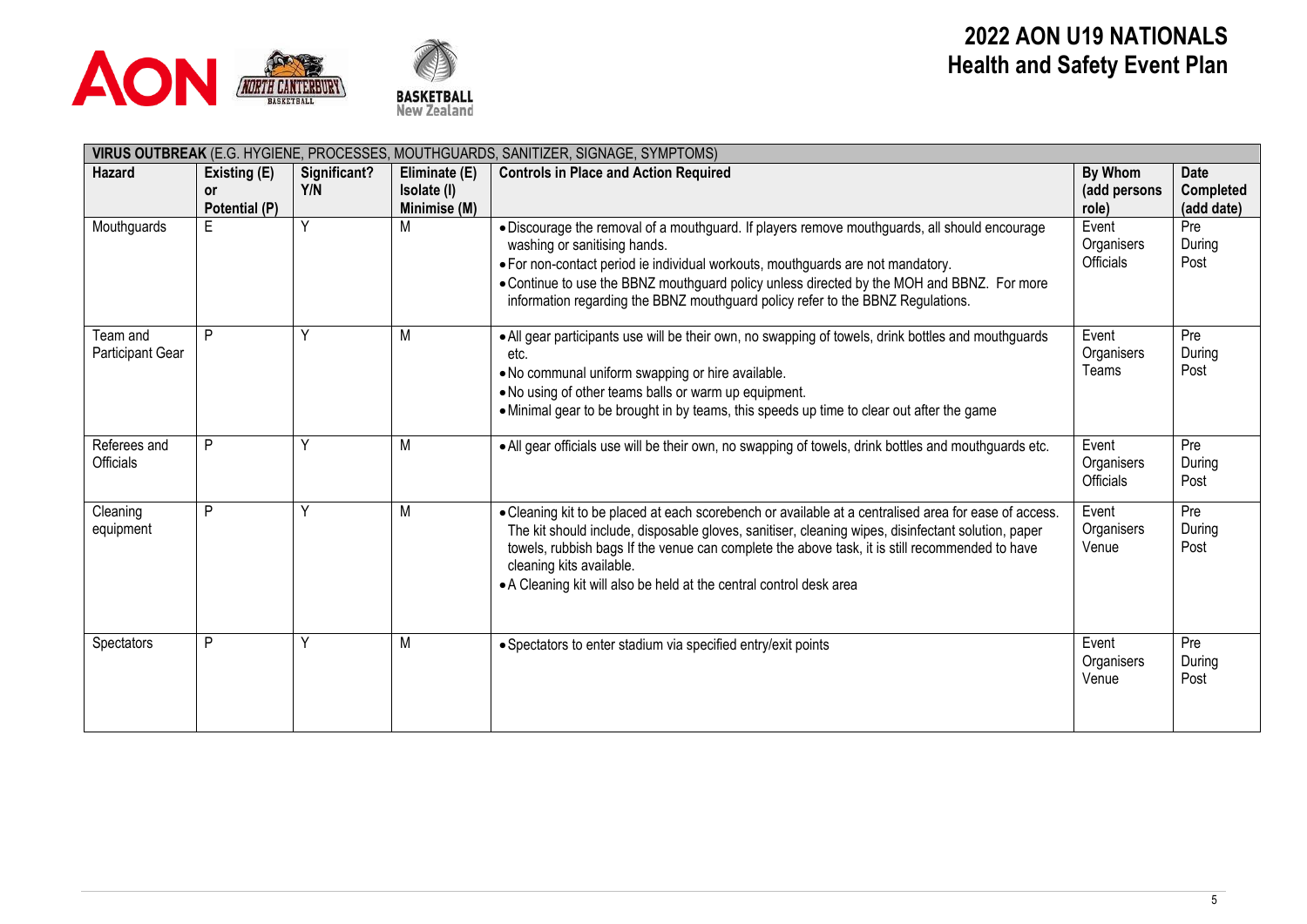

## **HAZARD IDENTIFICATION AND PLAN OF CONTROL**

|                                            | <b>SPORT SPECIFIC HAZARDS (EG. INJURIES)</b> |                     |                                              |                                                                                                                                                                                                                                                                                                                                                                |                                                  |                                               |  |  |  |  |  |
|--------------------------------------------|----------------------------------------------|---------------------|----------------------------------------------|----------------------------------------------------------------------------------------------------------------------------------------------------------------------------------------------------------------------------------------------------------------------------------------------------------------------------------------------------------------|--------------------------------------------------|-----------------------------------------------|--|--|--|--|--|
| <b>Hazard</b>                              | Existing (E)<br>Potential (P)?               | Significant?<br>Y/N | Eliminate (E)<br>Isolate (I)<br>Minimise (M) | <b>Controls in Place/</b><br><b>Actions Required</b>                                                                                                                                                                                                                                                                                                           | By Whom<br>(add persons<br>role)                 | <b>Date</b><br><b>Completed</b><br>(add date) |  |  |  |  |  |
| Player injuries                            | E                                            | Υ                   | M                                            | • Certified basic first aid personnel will provide help with injuries.<br>• Once an injury assessment is completed it will be decided if further action is needed.<br>• Injury forms filled out in the event of a reportable injury.                                                                                                                           | Event<br>Organisers<br>Medical staff<br>Venue    | Pre<br>During<br>Post                         |  |  |  |  |  |
| Blood                                      | P                                            | Υ                   | M                                            | . Blood on uniforms – the item of clothing must be removed & a clean item worn. Player will not be<br>allowed back on court until clean item on.<br>. Blood on skin - blood must be removed before the player can re-enter the game.<br>. Blood kits available, to clean surfaces/ball where blood is detected.<br>• Refer to the BBNZ blood kit and process   | Event<br>Organisers<br>Venue                     | During                                        |  |  |  |  |  |
| Head injuries                              | P                                            | Ý                   | M                                            | • Certified basic first aid personnel will provide help with injuries.<br>• Once an injury assessment is completed it will be decided if further action is needed.<br>• Injury forms filled out in the event of a reportable injury.                                                                                                                           | Event<br>Organiser<br>Medical staff<br>Venue     | During                                        |  |  |  |  |  |
| Sprain/broken<br>bone/ awkward<br>landings | P                                            | ٧                   | M                                            | • Certified basic first aid personnel will provide help with injuries.<br>• Once an injury assessment is completed it will be decided if further action is needed.<br>• Injury forms filled out in the event of a reportable injury.                                                                                                                           | Event<br>Organiser<br>Medical staff<br>Venue     | During                                        |  |  |  |  |  |
| Dehydration                                | P                                            | Υ                   | E.                                           | • Water readily available to all players via fountains, taps inside the venue or multi-water dispenser<br>at front entrance.                                                                                                                                                                                                                                   | Event<br>Organisers<br>Venue                     | During                                        |  |  |  |  |  |
| Mouth damage                               | P                                            | Ý                   | E                                            | • Mouth guards are compulsory for all players under 19. The no mouth guard no play policy is to be<br>firmly enforced.<br>• Certified basic first aid personnel will provide help with injuries.<br>• Once an injury assessment is completed it will be decided if further action is needed.<br>• Injury forms filled out in the event of a reportable injury. | Event<br>Organiser<br>Medical staff<br>Officials | During                                        |  |  |  |  |  |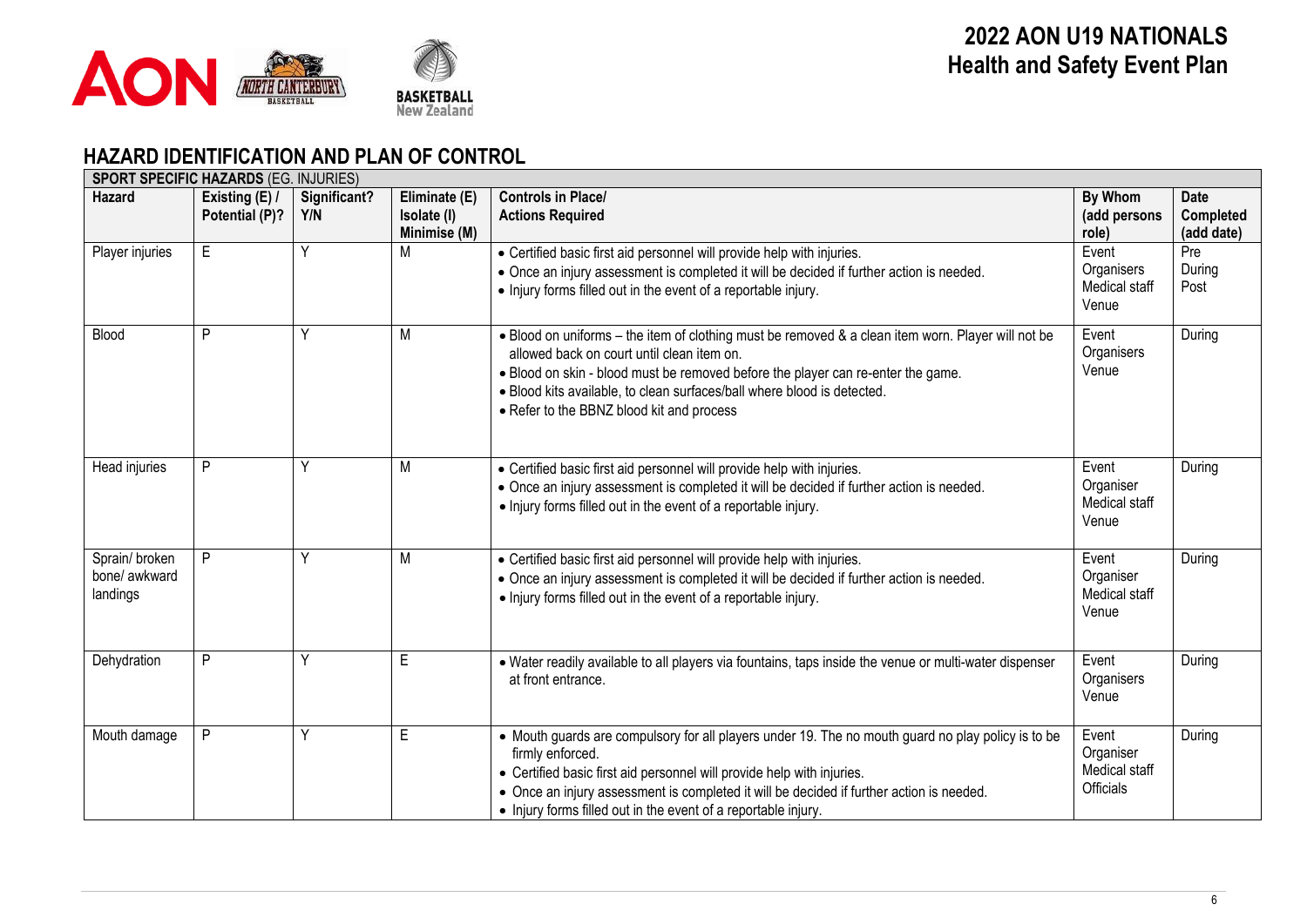



|                                                                         | PACK-IN / PACK OUT (EG. MOVING VEHICLES, MANUAL HANDLING, SHARED WORKSPACES, WORK AT HEIGHTS ETC) |                     |                                              |                                                                                                                                                                                                                                                                                                                                                                                   |                                  |                                        |  |  |  |  |
|-------------------------------------------------------------------------|---------------------------------------------------------------------------------------------------|---------------------|----------------------------------------------|-----------------------------------------------------------------------------------------------------------------------------------------------------------------------------------------------------------------------------------------------------------------------------------------------------------------------------------------------------------------------------------|----------------------------------|----------------------------------------|--|--|--|--|
| <b>Hazard</b>                                                           | Existing (E)<br><b>or</b><br>Potential (P)                                                        | Significant?<br>Y/N | Eliminate (E)<br>Isolate (I)<br>Minimise (M) | <b>Controls in Place / Action Required</b>                                                                                                                                                                                                                                                                                                                                        | By Whom<br>(add persons<br>role) | <b>Date</b><br>Completed<br>(add date) |  |  |  |  |
| Playing surface                                                         |                                                                                                   | N                   | М                                            | • Pre-event check completed<br>• Daily check completed<br>• Check all playing surfaces are clean and clear of any damage.<br>• Courts cleaned daily, including hoops                                                                                                                                                                                                              | Event<br>Organisers<br>Venue     | Pre<br>During<br>Post                  |  |  |  |  |
| Hoop systems                                                            | P                                                                                                 | N                   | M                                            | • Ensure the hoop structure is secured to their fixture.<br>• For portable basketball systems, padding covers the main structure, backboard and secured to the<br>wall or floor.                                                                                                                                                                                                  | Event<br>Organisers<br>Venue     | Pre<br>During<br>Post                  |  |  |  |  |
| Replacing nets                                                          | P                                                                                                 | N                   | М                                            | • Check that the net is in good condition, if any holes then consider swapping.<br>• Use a ladder to check the net; if require. Check when the court is free of use. Ensure there is<br>someone at the base of the ladder.                                                                                                                                                        | Event<br>Organisers<br>Venue     | Pre<br>During<br>Post                  |  |  |  |  |
| Clocks: basket<br>ball<br>(scoreboard, 24<br>second clocks)             | P                                                                                                 | N                   | M                                            | • Ensure the scoreboard and 24 second clock is secured to the wall.<br>• If the 24 second clock sits on the backboard ensure the clocks are secured.                                                                                                                                                                                                                              | Event<br>Organisers<br>Venue     | Pre<br>During<br>Post                  |  |  |  |  |
| Define playing<br>space                                                 | E                                                                                                 | N                   | M                                            | • Corflute signage placed around the court to ensure spectators are clear of the playing area.<br>• Signs advising spectators to stand clear of the playing court.<br>• Ensure the playing court lines are clearly marked.                                                                                                                                                        | Event<br>Organisers<br>Venue     | Pre<br>During<br>Post                  |  |  |  |  |
| Setup: team<br>benches /<br>scorebench,<br>offices, seating,<br>signage | P                                                                                                 | N                   | M                                            | • Use trollies to transport heavy equipment to the court.<br>• Tape down or place caballing under mats.<br>• Use underfloor power sources if available.<br>• Position gear in the correct area of the court.<br>• Position gear out of harm's way.<br>• Ensure areas are equipped for the correct number of personnel.<br>• When moving equipment, be aware of people around you. | Event<br>Organisers<br>Venue     | Pre<br>During<br>Post                  |  |  |  |  |
| Walkways                                                                | $\mathsf E$                                                                                       | N                   | M                                            | • Teams should avoid using defined walkways as warm up or cool down stretching areas.                                                                                                                                                                                                                                                                                             | Event<br>Organisers<br>Venue     | Pre<br>Post                            |  |  |  |  |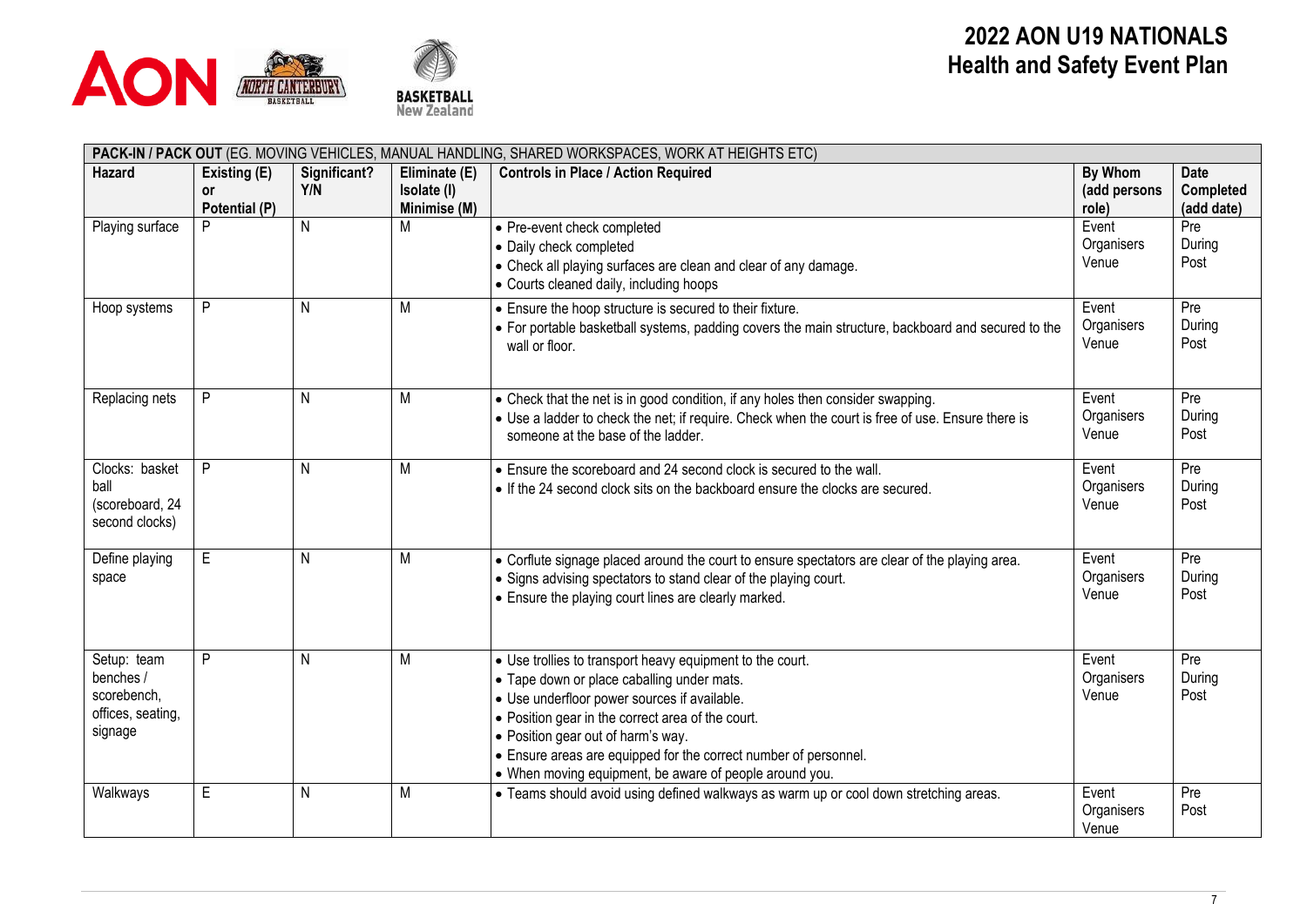



| EVENT HAZARDS (EG. ELECTRICAL, SET OR STAGING STRUCTURES, NOISE, LASERS, TRIPS, FALLS) |               |              |               |                                                                                                                                                                                                                                                                                                                                                                                                                                                                                   |                              |                 |  |  |  |  |
|----------------------------------------------------------------------------------------|---------------|--------------|---------------|-----------------------------------------------------------------------------------------------------------------------------------------------------------------------------------------------------------------------------------------------------------------------------------------------------------------------------------------------------------------------------------------------------------------------------------------------------------------------------------|------------------------------|-----------------|--|--|--|--|
| <b>Hazard</b>                                                                          | Existing (E)  | Significant? | Eliminate (E) | <b>Controls in Place/</b>                                                                                                                                                                                                                                                                                                                                                                                                                                                         | By Whom                      | <b>Date</b>     |  |  |  |  |
|                                                                                        | <b>or</b>     | Y/N          | Isolate (I)   | <b>Action Required</b>                                                                                                                                                                                                                                                                                                                                                                                                                                                            | (add persons                 | Completed       |  |  |  |  |
|                                                                                        | Potential (P) |              | Minimise (M)  |                                                                                                                                                                                                                                                                                                                                                                                                                                                                                   | role)                        | (add date)      |  |  |  |  |
| Damp / slippery<br>wet / unsafe<br>surface                                             | P             | Ÿ            | E             | . Court area: towels available on each court at the scorebench/or at each end of the court to dry<br>surface immediately.<br>• Notify venue staff of spills or spots that need attention.<br>• Slippery surface signs displayed.<br>• Access to cleaning cupboard to access gear if required.<br>• If dampness is an issue, create a surface check throughout the day.<br>• Clean courts at the end of each night if required.<br>• Move the game to different court if required. | Event<br>Organisers<br>Venue | During          |  |  |  |  |
| Hoops: in game                                                                         | P             | Υ            | M             | • Players not to hang on hoops.                                                                                                                                                                                                                                                                                                                                                                                                                                                   | Game<br>Officials            | During          |  |  |  |  |
| Hoops: out of<br>game                                                                  | P             | Υ            | M             | • Players not to hang on hoops.                                                                                                                                                                                                                                                                                                                                                                                                                                                   | Event<br>Organiser           | During          |  |  |  |  |
| Changing<br>rooms / toilets                                                            | P             |              | E             | • Notify venue staff.<br>• Slippery / wet surfaces to be cleaned.<br>• Slippery surface signs displayed.<br>• If this is an issue, ask for a cleaning check throughout the day.                                                                                                                                                                                                                                                                                                   | Event<br>Organisers<br>Venue | During          |  |  |  |  |
| <b>Event Activation</b>                                                                | P             | Υ            | M             | • Explain the rules to the activations are clearly communicated.<br>• Make sure the space that is in use is free of any hazards.<br>• Any items thrown into crowd are soft and will not cause any injury.                                                                                                                                                                                                                                                                         | Event<br>Organisers          | Pre &<br>During |  |  |  |  |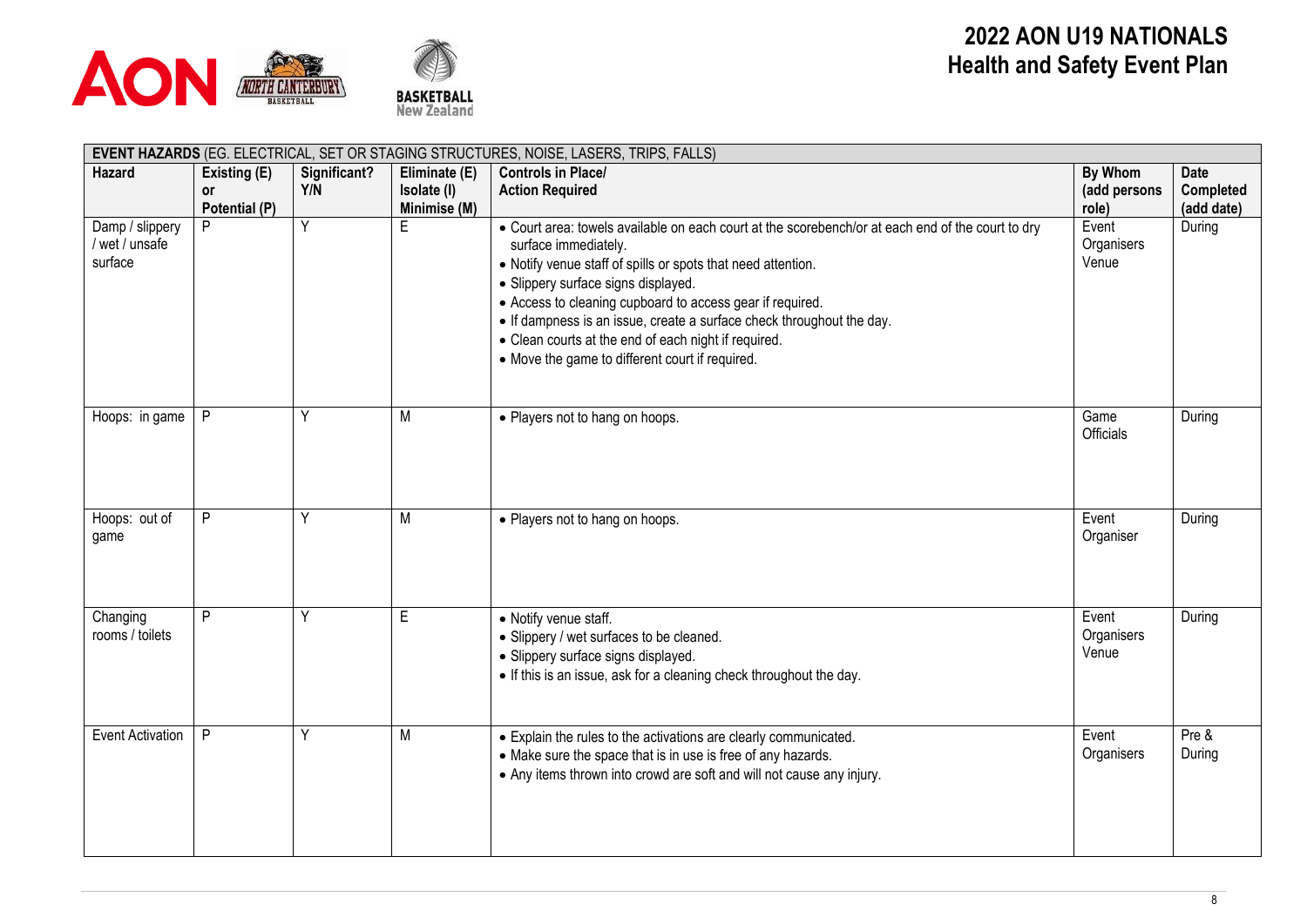



|                      | ENVIRONMENTAL HAZARDS (EG. EXPOSURE TO WEATHER E.G. UV, HEAT, COLD, LEVEL OF LIGHT, STROBE LIGHTING) |                     |                                              |                                                                                                                                                                                                                                                                                                                                        |                                  |                                        |  |  |  |  |
|----------------------|------------------------------------------------------------------------------------------------------|---------------------|----------------------------------------------|----------------------------------------------------------------------------------------------------------------------------------------------------------------------------------------------------------------------------------------------------------------------------------------------------------------------------------------|----------------------------------|----------------------------------------|--|--|--|--|
| Hazard               | Existing (E)<br><b>or</b><br>Potential (P)                                                           | Significant?<br>Y/N | Eliminate (E)<br>Isolate (I)<br>Minimise (M) | <b>Controls in Place/</b><br><b>Action Required</b>                                                                                                                                                                                                                                                                                    | By Whom<br>(add persons<br>role) | <b>Date</b><br>Completed<br>(add date) |  |  |  |  |
| Lighting in<br>venue | P                                                                                                    | $\overline{Y}$      | E                                            | • Lights to be turned on during games.<br>• If light fails, games could be suspended until appropriate lighting is back on.<br>• Move the game to another court if possible.<br>• Advise the venue to replace lights.                                                                                                                  | Event<br>Organisers<br>Venue     | Pre<br>During                          |  |  |  |  |
| Leak: in game        | P                                                                                                    | ٧                   | M                                            | • Leak to be assessed.<br>• If possible to control, game can continue.<br>• If the leak becomes a hazard, game to be moved to different court or venue.<br>• Host and or BBNZ to use leak checklist to help assess situation and potential outcome.<br>• Teams will be advised once plan is in place                                   | Event<br>Organisers<br>Venue     | During                                 |  |  |  |  |
| Leak: out of<br>game | P                                                                                                    |                     | M                                            | • Leak to be assessed.<br>• If the leak becomes a hazard, use visible signage and the leak checklist to determine whether or<br>not to move upcoming games to different courts or venues.<br>• Host and or BBNZ to use Leak checklist to help assess situation and potential outcome.<br>• Teams will be advised once plan is in place | Event<br>Organisers<br>Venue     | During                                 |  |  |  |  |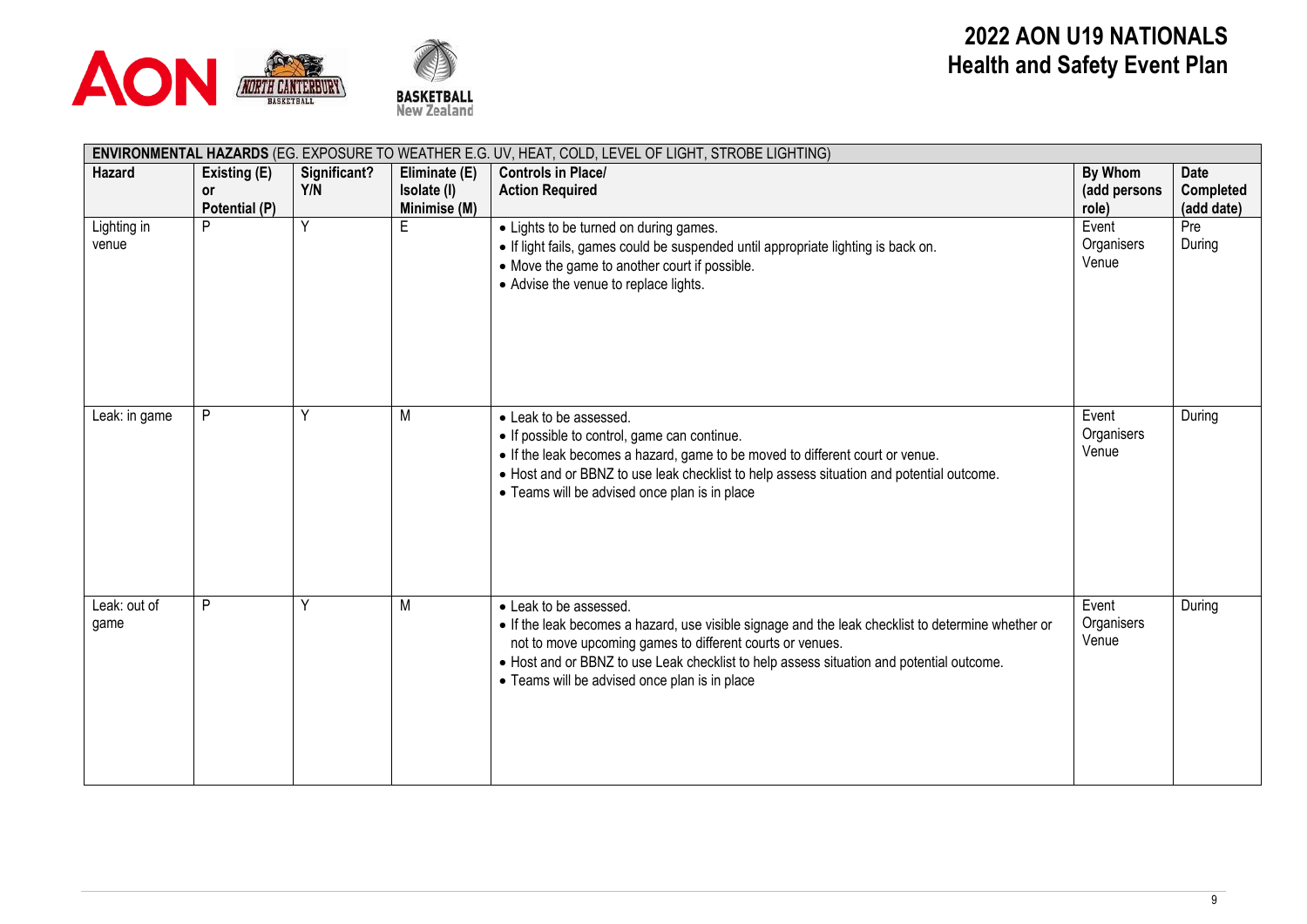



|                      | PEOPLE HAZARDS (EG. AGE, FITNESS, CHILDREN, SKILLS, NUMBER - CROWDS, SECURITY) |                     |                                              |                                                                                                                                                                                                                                                                                                                                                                                                                                                                                                                                                                                                 |                                                    |                                               |  |  |  |
|----------------------|--------------------------------------------------------------------------------|---------------------|----------------------------------------------|-------------------------------------------------------------------------------------------------------------------------------------------------------------------------------------------------------------------------------------------------------------------------------------------------------------------------------------------------------------------------------------------------------------------------------------------------------------------------------------------------------------------------------------------------------------------------------------------------|----------------------------------------------------|-----------------------------------------------|--|--|--|
| <b>Hazard</b>        | Existing (E) or<br>Potential (P)                                               | Significant?<br>Y/N | Eliminate (E)<br>Isolate (I)<br>Minimise (M) | <b>Controls in Place/</b><br><b>Action Required</b>                                                                                                                                                                                                                                                                                                                                                                                                                                                                                                                                             | By Whom<br>(add persons<br>role)                   | <b>Date</b><br><b>Completed</b><br>(add date) |  |  |  |
| People               | P                                                                              | Y                   | M                                            | • Provide seating for spectators and teams to watch on all courts.<br>• Move spectators from areas that may cause harm to themselves or participants.<br>• Move spectators if blocking exits.<br>• Use visible signage which will direct people to spectator areas.<br>• Use visible signage to advise people no running or bouncing balls.                                                                                                                                                                                                                                                     | Event<br>Organisers<br>Venue<br>Security<br>Police | During                                        |  |  |  |
| Harassment           | P                                                                              | Υ                   | E                                            | • Abusive people to be removed from the premises.<br>• Zero Tolerance Sport Rage Policy will be strictly enforced<br>• Security are on site and can be contacted through floor control.<br>• Ring the police if necessary.<br>• Incident report to be completed.                                                                                                                                                                                                                                                                                                                                | Event<br>Organisers<br>Venue<br>Security<br>Police | During                                        |  |  |  |
| Active Shooter       | P                                                                              | Υ                   | M                                            | • Follow the instructions of the venue, event organiser, security or staff.<br>• Guidelines of what to do in this situation can be found in the venue H & S plan.                                                                                                                                                                                                                                                                                                                                                                                                                               | Event<br>Organisers<br>Security<br>Police<br>Venue | In the Event                                  |  |  |  |
| <b>Terror Threat</b> | P                                                                              |                     |                                              | • The Event and Venue will be locked down in accordance with the venues processes. Police have<br>been advised of the event, Follow the instructions of the venue, event organiser, security or staff.                                                                                                                                                                                                                                                                                                                                                                                          | Event<br>Organisers<br>Security<br>Police<br>Venue | In the Event                                  |  |  |  |
| Death of a<br>person | E                                                                              | Υ                   | M                                            | • Follow processes set out by the event organiser and/or venue etc.<br>• Below is an example only:<br>ensure your own safety<br>$\circ$<br>follow first aid processes<br>assume person is not deceased; give first aid<br>$\Omega$<br>call emergency services (111)<br>$\circ$<br>make as much effort to isolate, cover and contain the area<br>$\circ$<br>shut down areas around the scene<br>$\Omega$<br>notify the event organiser and the person in charge of health and safety<br>$\circ$<br>advise staff accordingly<br>$\circ$<br>complete accident report forms as necessary<br>$\circ$ | Event<br>Organisers<br>Security<br>Police<br>Venue | In the Event                                  |  |  |  |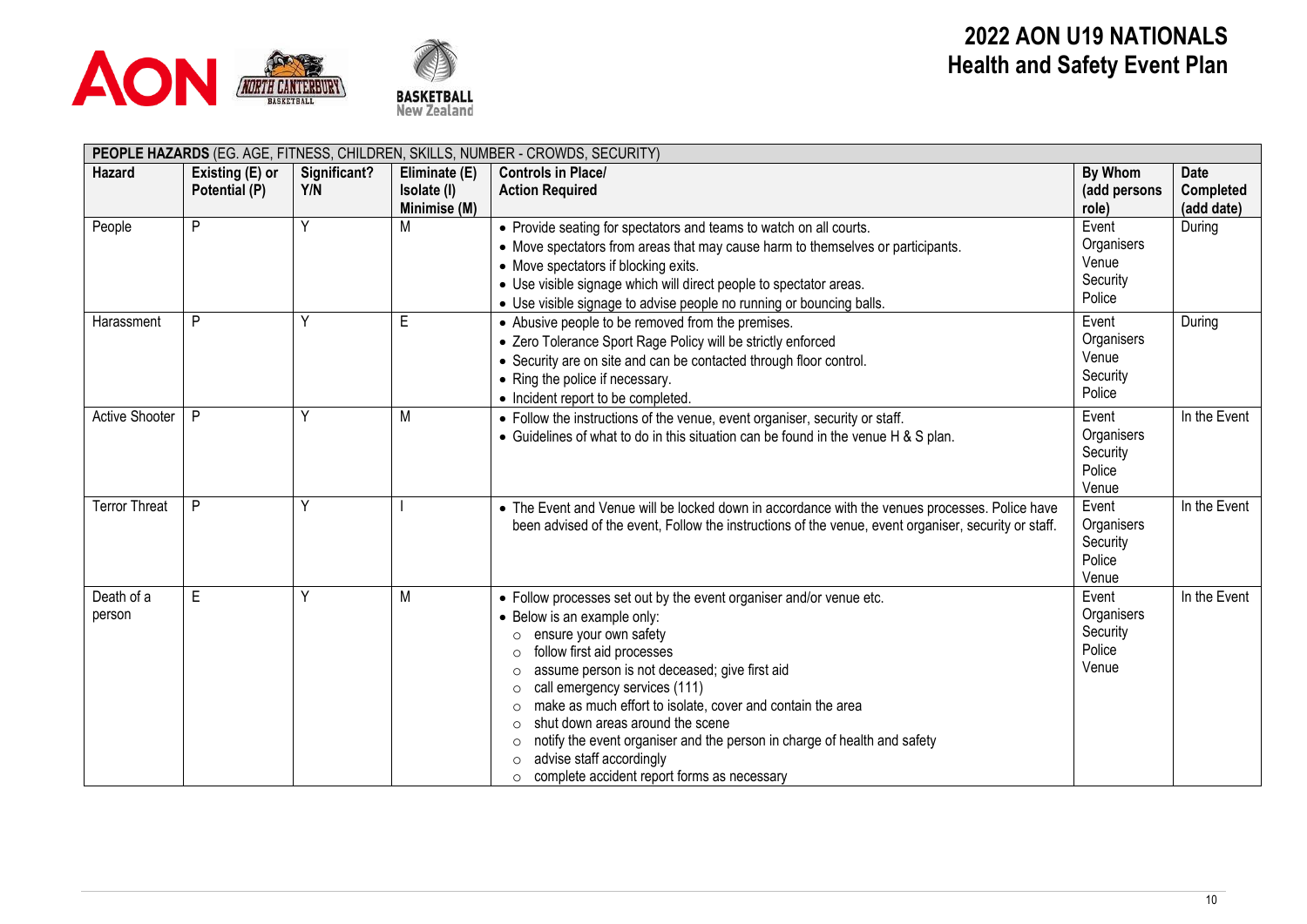



| GENERAL HAZARDS (EG. SMOKING, ALCOHOL, DRUGS, FATIGUE, HOURS OF WORK, MANUAL HANDLING, LONE WORKING) |                 |              |               |                                                                        |              |                  |  |  |  |  |
|------------------------------------------------------------------------------------------------------|-----------------|--------------|---------------|------------------------------------------------------------------------|--------------|------------------|--|--|--|--|
| Hazard                                                                                               | Existing (E) or | Significant? | Eliminate (E) | <b>Controls in Place/</b>                                              | By Whom      | Date             |  |  |  |  |
|                                                                                                      | Potential (P)   | Y/N          | Isolate (I)   | <b>Action Required</b>                                                 | (add persons | <b>Completed</b> |  |  |  |  |
|                                                                                                      |                 |              | Minimise (M)  |                                                                        | role)        | (add date)       |  |  |  |  |
| Hours of work                                                                                        | D               |              | ΙVΙ           | • Ensure volunteers and staff takes sufficient breaks.                 | Event        | Pre              |  |  |  |  |
|                                                                                                      |                 |              |               | • Food and drink is available for volunteers and staff, if applicable. | Organisers   | During           |  |  |  |  |
|                                                                                                      |                 |              |               | • Ensure rostering system is maintained and followed.                  | Security     | Post             |  |  |  |  |
|                                                                                                      |                 |              |               |                                                                        | Police       |                  |  |  |  |  |
|                                                                                                      |                 |              |               |                                                                        |              |                  |  |  |  |  |
|                                                                                                      |                 |              |               |                                                                        |              |                  |  |  |  |  |
|                                                                                                      |                 |              |               |                                                                        |              |                  |  |  |  |  |
| Alcohol, drug                                                                                        | D               |              |               | • Events are alcohol, drug, and smoke free.                            | Event        | Pre              |  |  |  |  |
| & smoke free                                                                                         |                 |              |               | • Use visible signage to advise.                                       | Organisers   | During           |  |  |  |  |
| event                                                                                                |                 |              |               | • Personnel not to consume onsite, if found will be asked to leave.    |              |                  |  |  |  |  |
|                                                                                                      |                 |              |               |                                                                        |              |                  |  |  |  |  |
|                                                                                                      |                 |              |               | • Intoxicated personnel; asked to leave or denied access to the venue. |              |                  |  |  |  |  |
|                                                                                                      |                 |              |               | • Ring the police if necessary.                                        |              |                  |  |  |  |  |
|                                                                                                      |                 |              |               | • Security to remove if available.                                     |              |                  |  |  |  |  |
|                                                                                                      |                 |              |               | • Incident report to be completed.                                     |              |                  |  |  |  |  |

|              | VEHICLE HAZARDS (EG. SPEED, ROAD LEGAL, FLOATS, ACCESS TO SITE) |              |               |                           |              |             |  |  |  |  |
|--------------|-----------------------------------------------------------------|--------------|---------------|---------------------------|--------------|-------------|--|--|--|--|
| Hazard       | Existing (E) or                                                 | Significant? | Eliminate (E) | <b>Controls in Place/</b> | By Whom      | <b>Date</b> |  |  |  |  |
|              | Potential (P)                                                   | Y/N          | Isolate (I)   | <b>Action Required</b>    | (add persons | Completed   |  |  |  |  |
|              |                                                                 |              | Minimise (M)  |                           | role)        | (add date)  |  |  |  |  |
| Busy carpark | D                                                               |              | M             | • Abiding by speed limit  | Venue &      | Pre         |  |  |  |  |
|              |                                                                 |              |               | • No loitering            | Public       | During      |  |  |  |  |
|              |                                                                 |              |               |                           |              | Post        |  |  |  |  |
|              |                                                                 |              |               |                           |              |             |  |  |  |  |
|              |                                                                 |              |               |                           |              |             |  |  |  |  |
|              |                                                                 |              |               |                           |              |             |  |  |  |  |
|              |                                                                 |              |               |                           |              |             |  |  |  |  |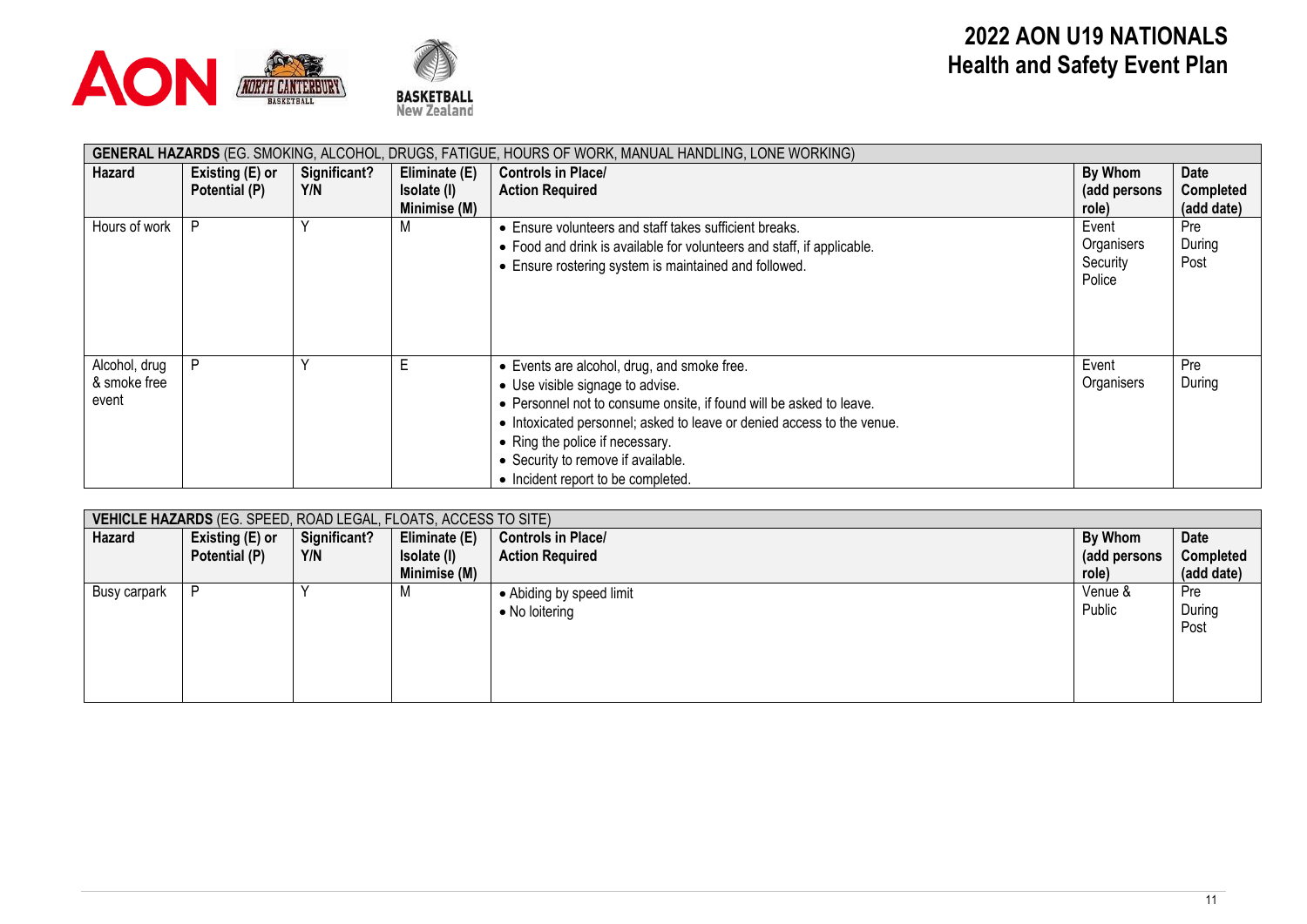



| SITE SPECIFIC HAZARDS (EG. ANY HAZARDS IDENTIFIED BY VENUE THAT MAY IMPACT ON EVENT/ACTIVITIES) |                 |              |               |                                                                           |              |                  |  |  |
|-------------------------------------------------------------------------------------------------|-----------------|--------------|---------------|---------------------------------------------------------------------------|--------------|------------------|--|--|
| Hazard                                                                                          | Existing (E) or | Significant? | Eliminate (E) | <b>Controls in Place/</b>                                                 | By Whom      | Date             |  |  |
|                                                                                                 | Potential (P)   | Y/N          | Isolate (I)   | <b>Action Required</b>                                                    | (add persons | <b>Completed</b> |  |  |
|                                                                                                 |                 |              | Minimise (M)  |                                                                           | role)        | (add date)       |  |  |
| Equipment                                                                                       | D               |              | M             | • Appropriate maintenance to be undertaken prior to the event.            | Event        | Pre              |  |  |
| and floor                                                                                       |                 |              |               | • If during the event, cordon off the area if necessary.                  | Organisers   | During           |  |  |
| failure                                                                                         |                 |              |               | • Maintenance personnel on call.                                          | Venue        |                  |  |  |
|                                                                                                 |                 |              |               | • Replacement equipment on hand if available.                             |              |                  |  |  |
|                                                                                                 |                 |              |               | • Move game to another court if possible.                                 |              |                  |  |  |
| Moving                                                                                          | D               |              | M             | • Cordon off area.                                                        | Event        | Pre              |  |  |
| seating                                                                                         |                 |              |               | • Remove spectators before moving seating.                                | Organisers   | During           |  |  |
|                                                                                                 |                 |              |               | • Move seating at the end of the night when the floor is clear of people. | Venue        |                  |  |  |
| Power failure                                                                                   | D               |              | M             | • Appropriate maintenance to be undertaken prior to the event.            | Event        | Pre              |  |  |
|                                                                                                 |                 |              |               | • Maintenance personnel on call.                                          | Organisers   | During           |  |  |
|                                                                                                 |                 |              |               | • Move game to another court if possible.                                 | Venue        |                  |  |  |
|                                                                                                 |                 |              |               | • Games will be suspended until power comes back on.                      |              |                  |  |  |
|                                                                                                 |                 |              |               | • Games to be played at another venue.                                    |              |                  |  |  |
| Natural                                                                                         | D               |              | M             | • Follow the venue procedures.                                            | Event        | Pre              |  |  |
| Disaster                                                                                        |                 |              |               | · Follow civil defence procedures.                                        | Organisers   | During           |  |  |
|                                                                                                 |                 |              |               |                                                                           | Venue        |                  |  |  |
| Fire Evac                                                                                       | D               |              | M             | • Follow Venue Evacuation procedures                                      | Event        | During           |  |  |
|                                                                                                 |                 |              |               |                                                                           | Organisers   |                  |  |  |
|                                                                                                 |                 |              |               |                                                                           | Venue        |                  |  |  |

| STAGING/STRUCTURES (EG. GROUND STABILITY, SIZE AND WEIGHT, TEMPORARY STRUCTURES/STANDS, SCAFFOLDING) |                 |              |               |                                                                                   |                              |                       |  |  |
|------------------------------------------------------------------------------------------------------|-----------------|--------------|---------------|-----------------------------------------------------------------------------------|------------------------------|-----------------------|--|--|
| Hazard                                                                                               | Existing (E) or | Significant? | Eliminate (E) | <b>Controls in Place/</b>                                                         | By Whom                      | Date                  |  |  |
|                                                                                                      | Potential (P)   | Y/N          | Isolate (I)   | <b>Action Required</b>                                                            | (add persons                 | <b>Completed</b>      |  |  |
|                                                                                                      |                 |              | Minimise (M)  |                                                                                   | role)                        | (add date)            |  |  |
| Seating: indiv<br>idual / stands<br>retractable                                                      | D               |              |               | • All types of seating to be safe and moved by NCSRT staff only.                  | Event<br>Organisers<br>Venue | Pre<br>During<br>Post |  |  |
| Signage:<br>corflute,<br>banners, flags                                                              |                 |              |               | • All signage will be clear to all public and will be placed in appropriate areas | Event<br>Organisers<br>Venue | Pre<br>During         |  |  |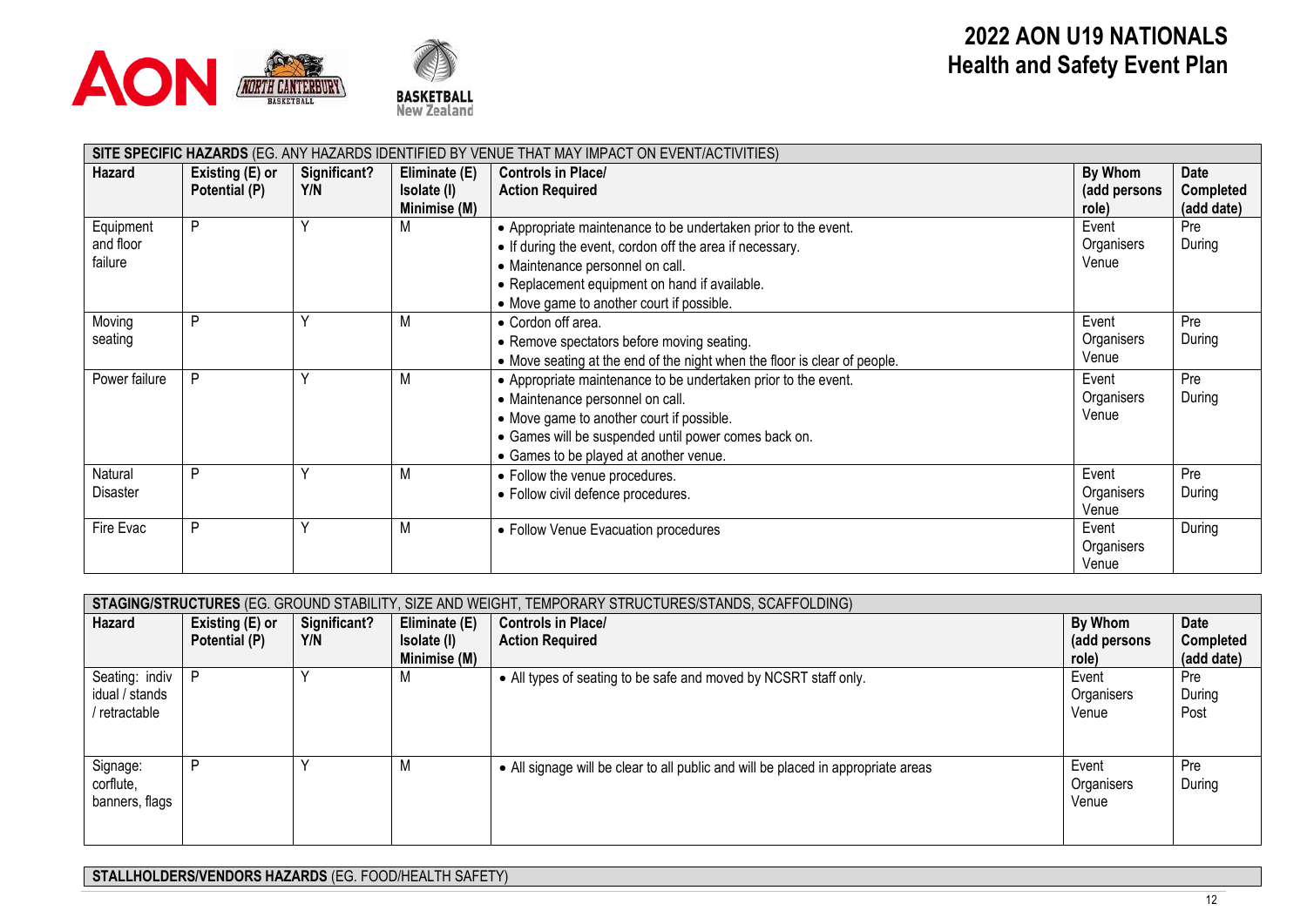



# **2022 AON U19 NATIONALS Health and Safety Event Plan**

| Hazard                                   | Existing (E) or<br>Potential (P) | Significant?<br>Y/N | Eliminate (E)<br>Isolate (I)<br>Minimise (M) | <b>Controls in Place/</b><br><b>Action Required</b>                                                                                                                                                                                                                                                                                                                                                                                                                                                                                                                                                      | By Whom<br>(add persons<br>role) | <b>Date</b><br><b>Completed</b><br>(add date) |
|------------------------------------------|----------------------------------|---------------------|----------------------------------------------|----------------------------------------------------------------------------------------------------------------------------------------------------------------------------------------------------------------------------------------------------------------------------------------------------------------------------------------------------------------------------------------------------------------------------------------------------------------------------------------------------------------------------------------------------------------------------------------------------------|----------------------------------|-----------------------------------------------|
| Café/canteen                             | P                                | ν                   |                                              | • Follow the venue's agreement regarding the use of the kitchen and cooking.<br>• Use trollies to transport heavy equipment.<br>• Tape down or place caballing under mats.<br>• Use power sources that are available.<br>• Position gear in the correct area.<br>• Position gear out of harm's way.<br>• Ensure areas are equipped for the correct number of personnel accessing the area.<br>• When moving equipment be aware of people around you. Wash hands regularly.<br>• Keep benches clean and clear.<br>• Keep food refrigerated.<br>• No BBNZ staff access. This area is strictly a NCSRT area | Event<br>Organisers<br>Venue     | Pre<br>During<br>Post                         |
| Volunteer /<br>Officials /<br>Staff Food | P                                |                     |                                              | • Follow the venue's agreement regarding the use of the kitchen and cooking.<br>• Food provided by certified food personnel<br>• Food is stored/cooled/heated properly and served in appropriate time                                                                                                                                                                                                                                                                                                                                                                                                    | Event<br>Organisers<br>Venue     | During                                        |
| Merchandise                              | P                                | N                   | Е                                            | • All loose items that could fall must be packed away.<br>• All cords must be covered with cable protectors or taped down securely so there are no trip<br>hazards.<br>• Stall not in way of fire exits or thoroughfares.<br>• Person watching at all times.                                                                                                                                                                                                                                                                                                                                             | Merchandise<br>contractor        |                                               |

| <b>OTHER HAZARDS</b> (EG. WASTE MANAGEMENT, HELICOPTERS, ETC) |                 |              |               |                            |              |             |  |  |
|---------------------------------------------------------------|-----------------|--------------|---------------|----------------------------|--------------|-------------|--|--|
| Hazard                                                        | Existing (E) or | Significant? | Eliminate (E) | <b>Controls in Place/</b>  | By Whom      | <b>Date</b> |  |  |
|                                                               | Potential (P)   | Y/N          | Isolate (I)   | <b>Action Required</b>     | (add persons | Completed   |  |  |
|                                                               |                 |              | Minimise (M)  |                            | role)        | (add date)  |  |  |
| Waste                                                         |                 |              | IVI           | • Daily cleaning schedule. | Event        |             |  |  |
| Management                                                    |                 |              |               | • Notify the venue.        | Organisers   |             |  |  |
|                                                               |                 |              |               |                            | Venue        |             |  |  |

| <b>HIGH RISK HAZARDS</b> (EG. WORK AT HEIGHTS, FLYING OPERATIONS, PYROTECHNICS ETC, CONFINED SPACES, HAZARDOUS SUBSTANCES, MOVING SET PIECES) |                 |              |               |                                                                                               |               |             |  |  |
|-----------------------------------------------------------------------------------------------------------------------------------------------|-----------------|--------------|---------------|-----------------------------------------------------------------------------------------------|---------------|-------------|--|--|
| Hazard                                                                                                                                        | Existing (E) or | Significant? | Eliminate (E) | <b>Controls in Place/</b>                                                                     | By Whom       | <b>Date</b> |  |  |
|                                                                                                                                               | Potential (P)   | Y/N          | Isolate (I)   | <b>Action Required</b>                                                                        | (add persons) | Completed   |  |  |
|                                                                                                                                               |                 |              | Minimise (M)  |                                                                                               | role)         | (add date)  |  |  |
| Livestreaming                                                                                                                                 |                 |              |               | All gear must be stable and if possible secured to platform.                                  | Event         | Pre         |  |  |
|                                                                                                                                               |                 |              |               | • All loose items that could fall must be packed away.                                        | Organisers    | During      |  |  |
|                                                                                                                                               |                 |              |               | • All cords must be covered with cable protectors or taped down securely so there are no trip | Production    | Post        |  |  |
|                                                                                                                                               |                 |              |               | hazards.                                                                                      | company       |             |  |  |
|                                                                                                                                               |                 |              |               | • Venue induction must be complete before company can be onsite                               | Venue         |             |  |  |